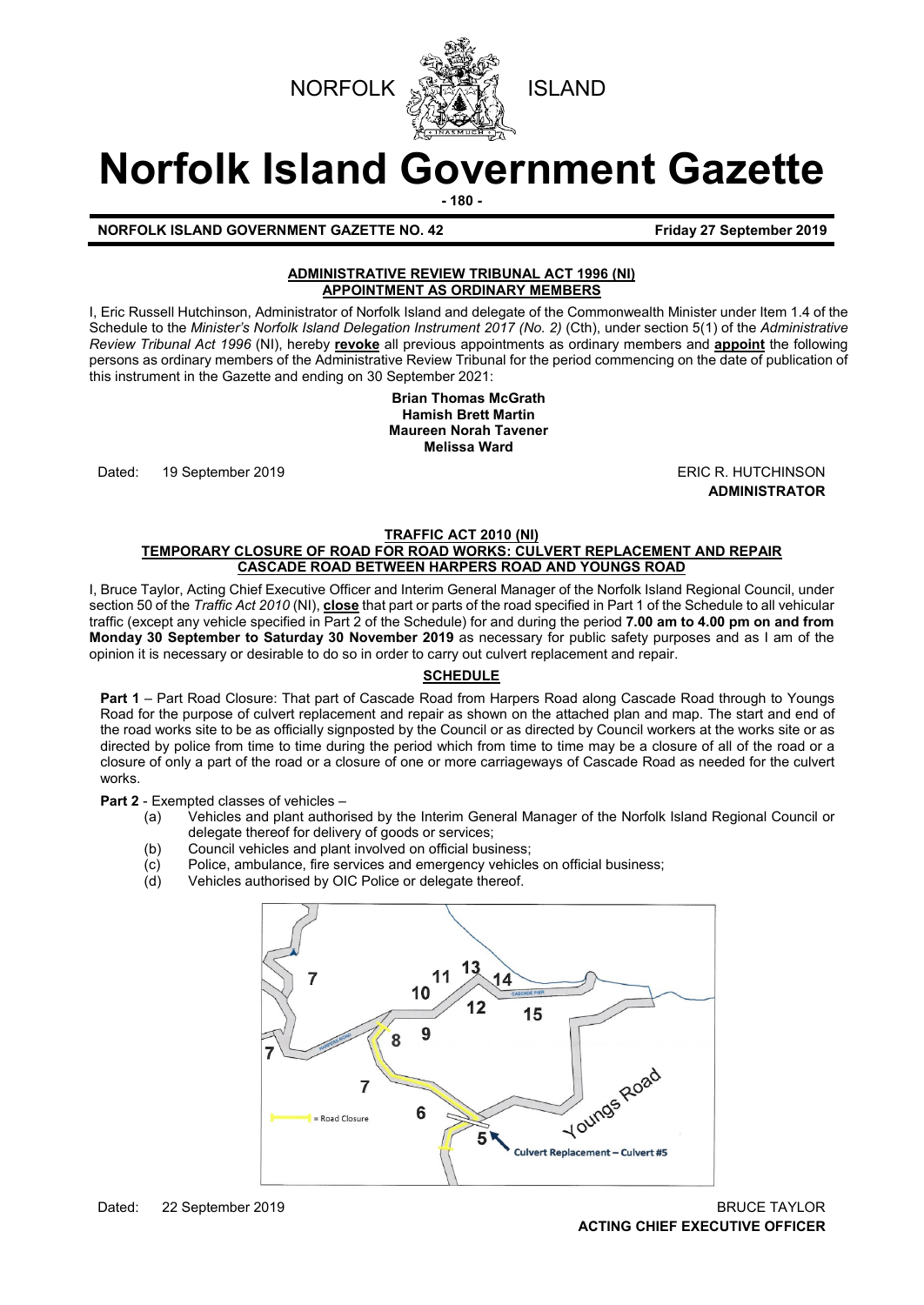#### **TRAFFIC ACT 2010 (NI) TEMPORARY CLOSURE OF ROAD FOR ROAD WORKS: CULVERT REPLACEMENT AND REPAIR CULVERTS NO: 1 AND 2 CUTTERS CORN ROAD**

I, Lotta Jackson, Chief Executive Officer and General Manager of the Norfolk Island Regional Council, under section 50 of the *Traffic Act 2010* (NI), close that part or parts of the road specified in Part 1 of the Schedule to all vehicular traffic (except any vehicle specified in Part 2 of the Schedule) for and during the period **8:00am to 4:00pm on and from Monday 23 September 2019 to Thursday 31 October 2019** as necessary for public safety purposes and as I am of the opinion it is necessary or desirable to do so in order to carry out culvert repairs or maintenance of the road or other necessary work.

# **SCHEDULE**

- Part 1 Part Road Closure: That part of Cutters Corn Road from Portions 44e 18 to the end of the road for the purpose of culvert replacement and repair as shown on the attached plan and map. Culvert No: 1 – located approximately 310 metres down Cutters Corn Road from the intersection Collins Head Road and Cutters Corn. The start and end of the road works site to be as officially signposted by the Council or as directed by Council workers at the works site or as directed by police from time to time during the period which from time to time may be a closure of all of the road or a closure of only a part of the road or a closure of one or more carriageways of Cutters Corn Road as needed for the culvert works.
- Part 2 Exempted classes of vehicles
	- (e) Vehicles and plant authorised by the General Manager of the Norfolk Island Regional Council or delegate thereof for delivery of goods or services;
	- (f) Council vehicles and plant involved on official business;
	- (g) Police, ambulance, fire services and emergency vehicles on official business;
	- (h) Vehicles authorised by OIC Police or delegate thereof.



Dated: 12 September 2019 LOTTA JACKSON **CHIEF EXECUTIVE OFFICER**

#### **TRAFFIC ACT 2010 (NI) TEMPORARY CLOSURE OF ROAD: MOVEMENT OF WIDE AND HEAVY VEHICLES MARSHS ROAD FROM STOCKYARD ROAD TO BALL BAY**

I, Lotta Jackson, Chief Executive Officer and General Manager of the Norfolk Island Regional Council, under section 50 of the *Traffic Act 2010* (NI), temporarily close that part or parts of the road specified in Part 1 of the Schedule to all vehicular traffic (except any vehicle specified in Part 2 of the Schedule) **for a 24 hour period each day from 6:00am from Wednesday 9 October 2019 to 6:00am on Tuesday 31 March 2020** as I am of the opinion it is necessary or desirable to do so for public safety purposes and to enable Boral Resources QLD Pty Limited to receive and move vehicles, plant, equipment and materials from Ball Bay's temporary groyne involving the operation of wide and heavy vehicles and for related purposes.

#### **SCHEDULE**

Part 1 – Partial Road Closure: That part or parts of the roads comprising Marshs Road from Stockyard Road to Ball Bay.<br>Part 2 - Exempted classes of vehicles: Exempted classes of vehicles:

- (a) Vehicles and plant authorised by the General Manager of the Norfolk Island Regional Council or delegate thereof for delivery of goods or services;
- (b) Council vehicles and plant involved on official business;
- (c) Police, ambulance, fire services and emergency vehicles on official business;
- (d) Vehicles authorised by OIC Police or delegate thereof;
- (e) Fuel and Gas supply vehicles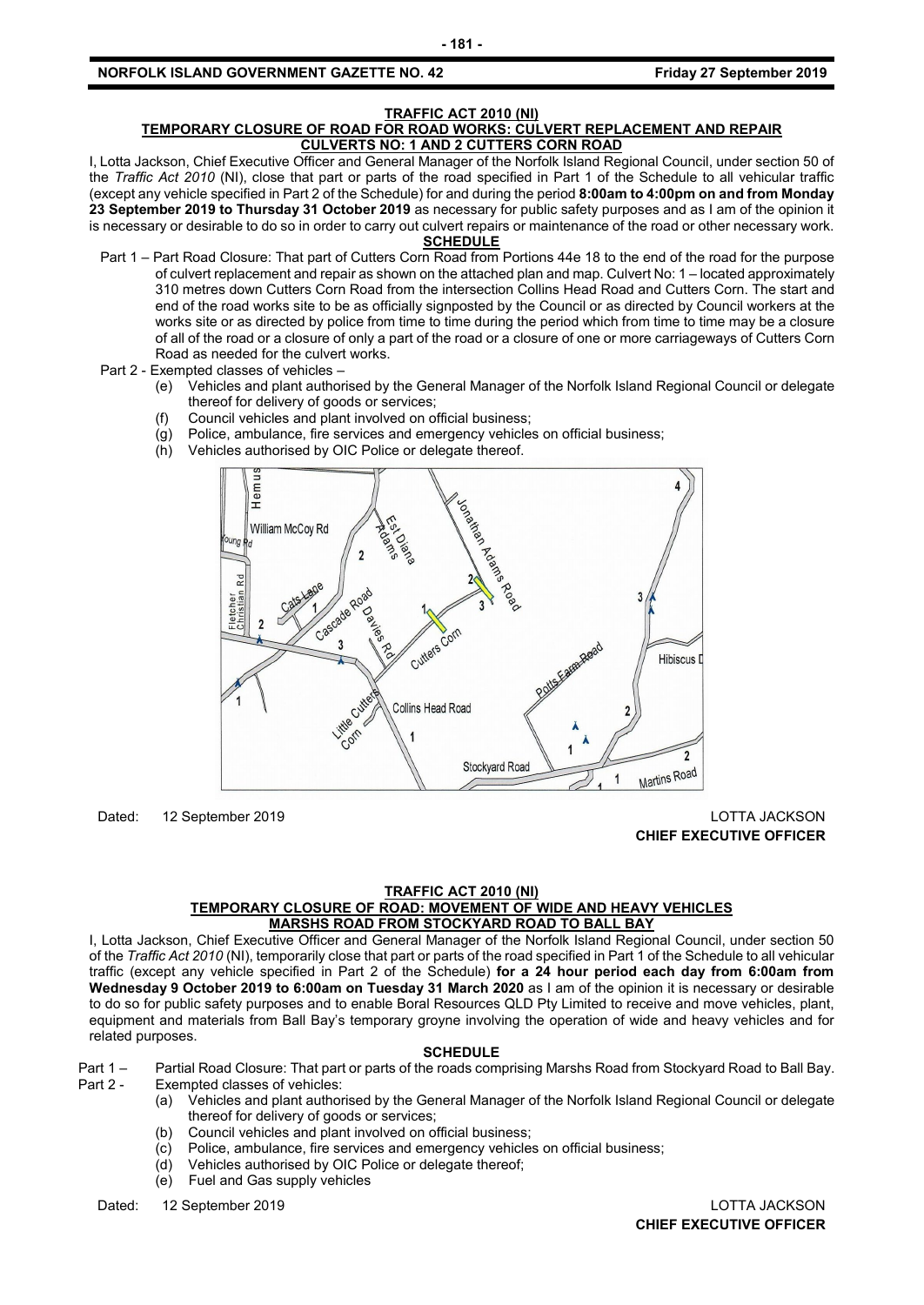# **LIQUOR ACT 2005 (NI)**

The Following Liquor Application has been received:

| APPLICANT      | <b>LOCATION &amp; PREMISES</b>                     | <b>PROPOSAL</b>          |
|----------------|----------------------------------------------------|--------------------------|
| Desmond Burger | Portion 36s1<br>24A Taylors Road<br>The Lounge Bar | General (Tavern) Licence |

Any person over the age of 18 years and residing within 100 meters of the premises may object in writing to the application within 21 days after this notice is published.

The objection and fee of \$85 should be lodged with the Registrar, New Military Barracks, Kingston.

Dated: 27 September 2019 **KATIE WALDEN** 

# **REGISTRAR OF LIQUOR LICENCES**

# **IN THE SUPREME COURT OF NORFOLK ISLAND NOTICE OF INTENTION TO APPLY FOR PROBATE**

No P 17 of 2019

Probate Jurisdiction

In the estate of Robert Graham Tofts, retired late of Hemus Road, Norfolk Island, deceased.

I, Helen Marie Hughes, intend to apply to the Court not less than 14 days, and not more than 3 months, after the day this notice is published for probate of the will dated 8 August 2015 of the deceased person to be granted to me.

All documents in relation to the estate may be served on me at the following address for service:

Wayne Richards, Solicitor 17 Collins Head Road Norfolk Island 2899

Creditors of the estate are required to send particulars of their claims to the address for service.

Dated: 25 September 2019 HELEN MARIE HUGHES

**EXECUTOR**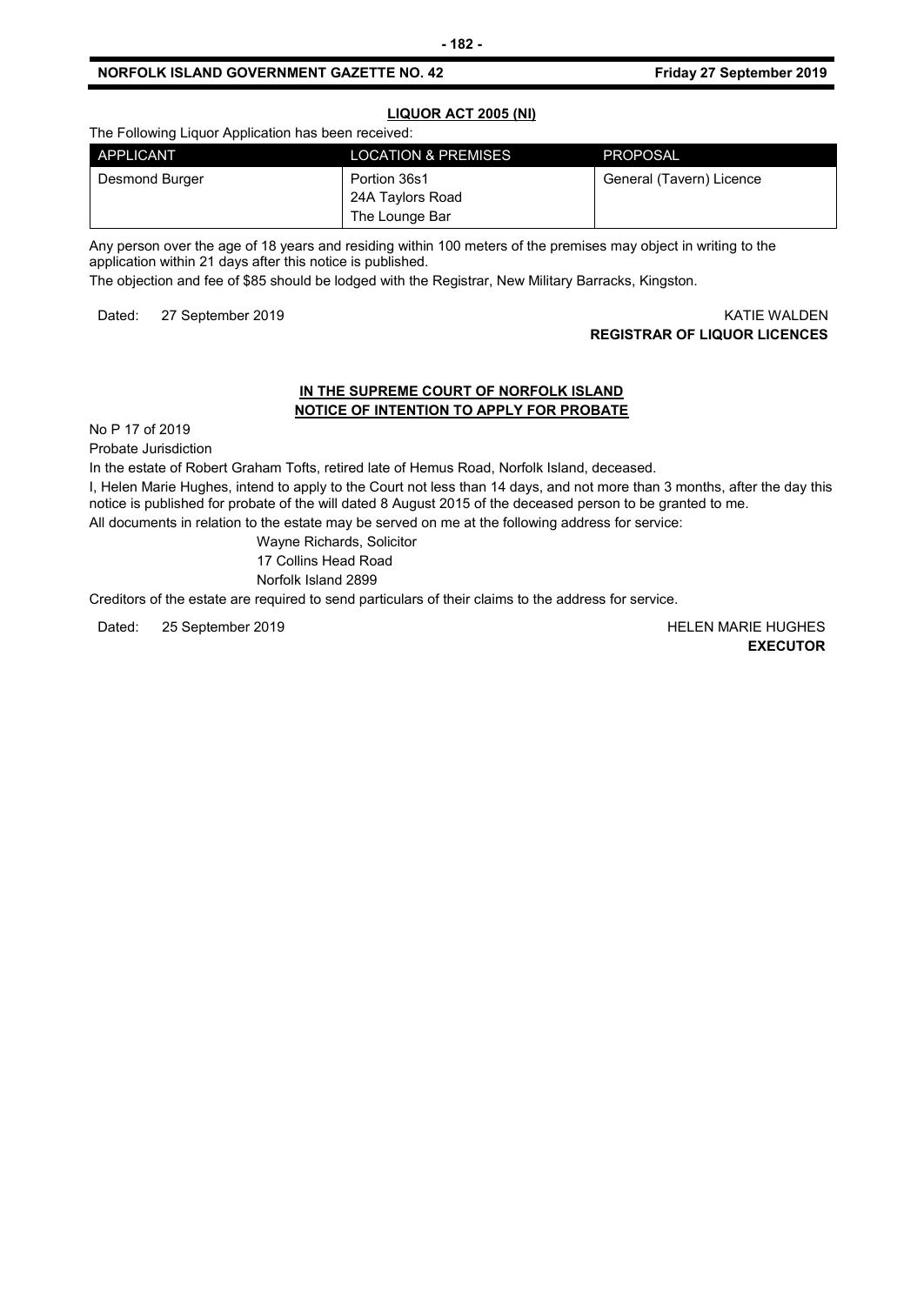# **PLANNING ACT 2002 (NI) SUBSECTION 11(1) NOTICE**

# **INVITATION FOR PUBLIC SUBMISSIONS ABOUT A DRAFT PLAN TO VARY THE NORFOLK ISLAND PLAN 2002**

I, Eric Hutchinson, Administrator of Norfolk Island and delegate of the Commonwealth Minister under Item 1.78 of the Schedule to the Minister's Norfolk Island Delegation Instrument 2017 (No. 2) (Cth), invite public submissions about a draft plan to vary the Norfolk Island Plan 2002, to allow use of designated land for *Industry – Light – Parcel Delivery Depot* to allow relocation of the Australia Post Norfolk Island Delivery Annex.

**Draft Plan No:<br>The Draft Plan applies to the following land:** 

**Applicant:** Australia Post<br> **Draft Plan No:** Australia Post PVA 01/2019 Portion 25s, 47 Taylors Road, Norfolk Island

**Public Exhibition**

An Application to Vary the Norfolk Island Plan, accompanied by a Development Application, was submitted under subsection 9(2) of the *Planning Act 2002* (NI) to allow use of designated land as described above, for *Industry – Light – Parcel Delivery Depot* as permissible with consent use or development. If approved, the plan variation would allow a development application for the relocation of the Australia Post Norfolk Island Delivery Annex to Portion 25s Taylors Road to be considered and determined.

In accordance with subsection 11(1) of the *Planning Act 2002* (NI), the draft plan, as shown below, and the accompanying development application and reasons for the applications are available for inspection, during business hours, between Monday 23 September 2019 and Monday 21 October 2019 at the Planning Office at the Norfolk Island Regional Council, New Military Barracks, Kingston.

Draft plan 01/2019

| Proposed<br>changes | The Norfolk Island Plan 2002 (as amended) is amended as follows:<br><b>SCHEDULE 2 – DEVELOPMENT OF SPECIFIC SITES</b><br><b>S2.1- SPECIFIC SITES SUBJECT TO CLAUSE 104</b><br>To insert at the end of the Schedule: |                                                                           |                                                                                                                     |
|---------------------|---------------------------------------------------------------------------------------------------------------------------------------------------------------------------------------------------------------------|---------------------------------------------------------------------------|---------------------------------------------------------------------------------------------------------------------|
|                     | Lot                                                                                                                                                                                                                 | <b>Purpose</b>                                                            | <b>Conditions</b>                                                                                                   |
|                     | Portion 25s Taylors Road                                                                                                                                                                                            | land for the purposes of<br>'Industry Light - Parcel Delivery  <br>Depot' | Use and development of the   As detailed in the Notice of<br>Decision for<br>Development<br><b>Application xxxx</b> |

## **Submissions**

Any person may make written submissions to the General Manager about this draft plan. All submissions must be received by Monday 21 October 2019 and signed by at least one person making the submission. If a submission objects to the draft plan, the grounds for objections must be specified in the submission.

Dated: 19 September 2019 **ERIC HUTCHINSON** 

**ADMINISTRATOR**

#### **EMERGENCY MANAGEMENT NOROLK ISLAND, EXPRESSION OF INTEREST 19/19 TERRITORY CONTROLLER**

Emergency Management Norfolk Island (EMNI) is seeking an enthusiastic community minded person to fulfil the volunteer role of Territory Controller.

As Territory Controller you will be responsible for implementation of the NORDISPLAN, including planning and developing policy, the strategic direction of EMNI and in conjunction with the EMNI Chair, Emergency Management Team and Incident Controller assist with the overall direction, control and coordination of disaster response and recovery measures.

This position is a 3-year appointment on a voluntary basis.

For further information or queries please contact Cheryl LeCren on telephone 22001 or email [cheryl.lecren@nirc.gov.nf.](mailto:cheryl.lecren@nirc.gov.nf)

Applications close **9am Friday, 11 October 2019** and are to be forwarded to EMNIC, PO Box 95, Norfolk Island 2899 or emailed t[o cheryl.lecren@nirc.gov.nf](mailto:cheryl.lecren@nirc.gov.nf).

Dated: 17 September 2019 **BRUCE TAYLOR INTERIM GENERAL MANAGER**